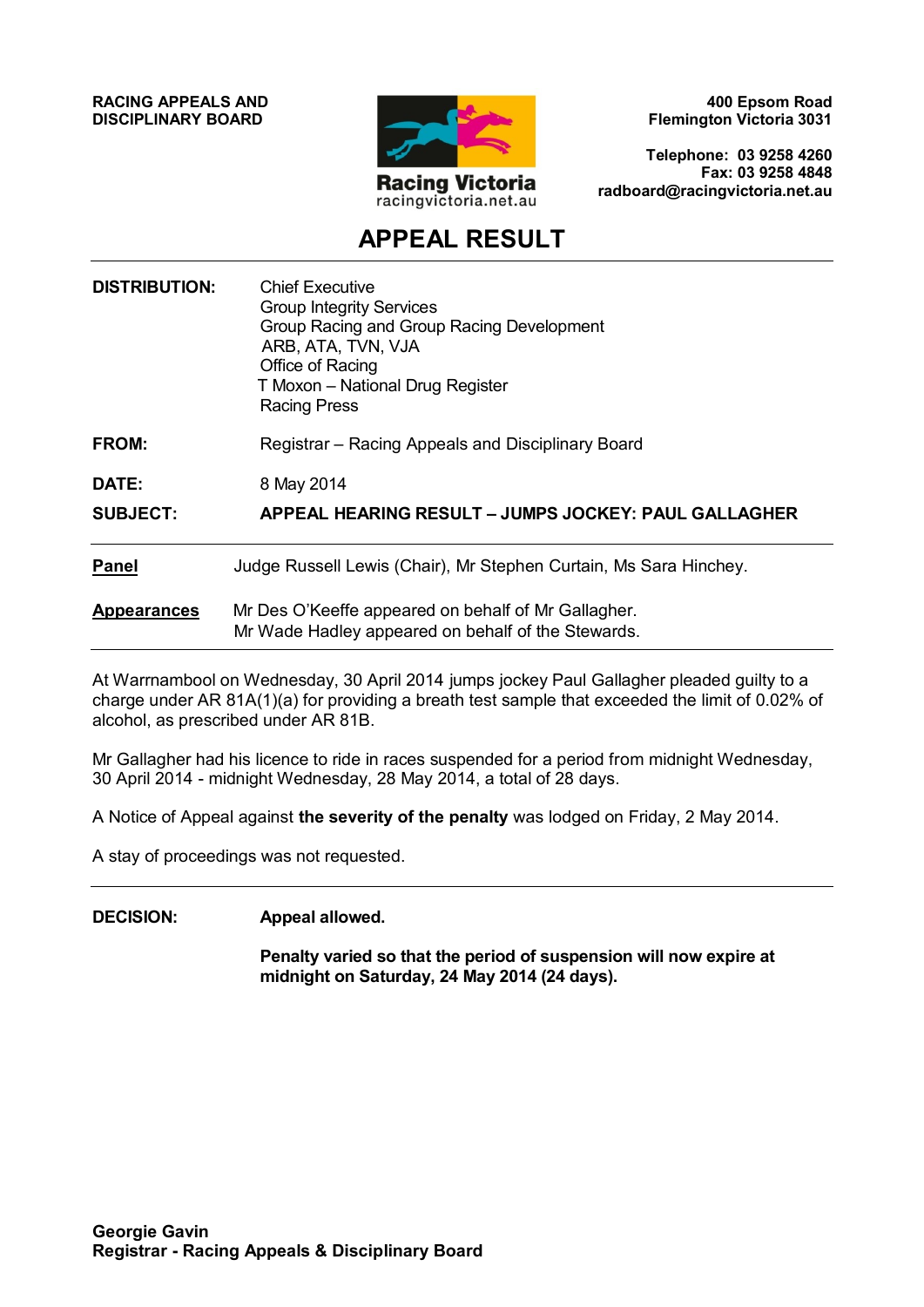# **TRANSCRIPT OF PROCEEDINGS**

#### **RACING APPEALS AND DISCIPLINARY BOARD**

 $\mathcal{L}_\text{max}$  , and the contribution of the contribution of the contribution of the contribution of the contribution of the contribution of the contribution of the contribution of the contribution of the contribution of t

#### **HIS HONOUR JUDGE R.P.L. LEWIS, Chairman MR S. CURTAIN MS S. HINCHEY**

#### **EXTRACT OF PROCEEDINGS**

#### **DECISION**

### **JUMPS JOCKEY: PAUL GALLAGHER**

#### **MELBOURNE**

#### **THURSDAY, 8 MAY 2014**

MR W. HADLEY appeared on behalf of the RVL Stewards

MR D. O'KEEFFE appeared on behalf of the Appellant